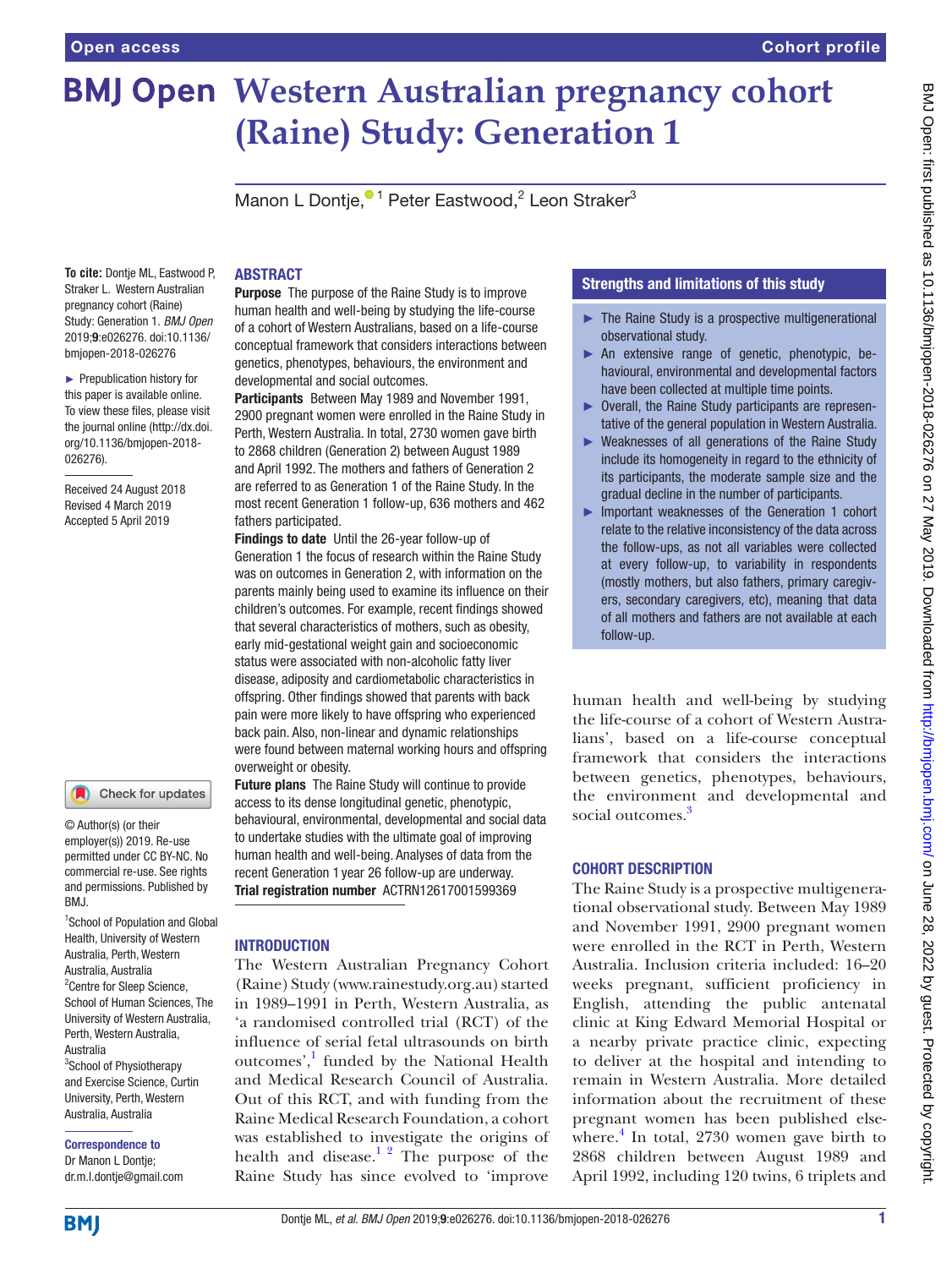

<span id="page-1-0"></span>Figure 1 Flow diagram of Raine Study Generation 1 cohort participation (mothers only).

12 siblings [\(figure](#page-1-0) 1). All these children are the index participants (Generation 2) of the Raine Study and have been regularly followed up since birth. The mothers and fathers of Generation 2 are referred to as Generation 1 of the Raine Study and are the focus of this cohort profile paper. Detailed information of Generation 2 has been published elsewhere.<sup>[3](#page-9-1)</sup> The current cohort profile paper provides additional characteristics of Generation 1.

The year assigned to each follow-up relates to the age of the Generation 2 participants at the time of the data collection. Until the year 26 follow-up, the main focus of the Raine Study has been on Generation 2 and as a result, the data collection in the parents (Generation 1) has been less consistent and participation rates of Generation 1 are related to the participation rates of Generation 2. For example, since the beginning of the study until 2017 a total of 46 Generation 2 participants had died which automatically meant that their parents stopped participating in the study as well. Participation rates of Generation 1 have decreased somewhat over the years, as shown in [figure](#page-1-0) 1 (see also Straker *et*  $a\hat{t}$ ). In year 2, there was a

dip in the participation rate which was caused by insufficient financial resources to complete the data collection of the whole cohort. In the earlier follow-ups, only mothers participated in the Generation 1 assessments, but later on some of the questionnaires were completed by fathers, grandparents, foster parents or step parents. In year 8 and year 10, the Generation 1 assessments were not specifically aimed at mothers anymore, but instead the 'primary caregiver' of the Generation 2 participant was asked to complete the questionnaires. Of those primary caregivers in year 8, 1918 were mothers, 71 fathers, 8 grandparents and 44 others (eg, foster mother, stepfather, not stated). In year 10, 1820 mothers participated, 89 fathers, 8 grandparents and 30 others (eg, foster mother, stepfather, not stated). In year 14 and year 17, there were separate questionnaires and clinical assessments for primary and secondary caregivers. In year 14, 1634 mothers, 1162 fathers, 15 grandparents and 135 others (eg, foster mother, stepfather, not stated) participated. In year 17, 1285 mothers, 816 fathers, 10 grandparents and 104 others (eg, foster mother, stepfather, not stated) completed the questionnaires and assessments. Assessments at the year 26 follow-up included questionnaires and clinical assessments of both mothers (n=636) and fathers (n=462) of the Generation 2 participants.

#### Representativeness of the generation 1 cohort

The representativeness of the Raine Study Generation 1 compared with the Western Australian population has been examined at six time points: at the time of recruitment, at the time of birth of Generation 2, at the year 8 follow-up, at the year 14 follow-up, at the year 17 follow-up and at the year 26 follow-up.<sup>3</sup>

To examine the representativeness of the Raine Study Generation 1 cohort (mothers) at the time of recruitment, researchers kept records of all pregnant women attending the antenatal clinics during a 6-month period halfway through the recruitment period. In this period, there were 131 clinic sessions attended by 1420 new women. Of these new attendees, 50% were eligible (n=707) to participate. The primary reason for ineligibility was >20 weeks' gestation (36%), followed by language difficulties  $(8\%)$ , planned to deliver elsewhere  $(4\%)$  and psychosocial problems (2%). During this audited period, the majority (90%) of the eligible women agreed to participate  $(n=633)$ .

Data from the Western Australia Department of Health Midwives Notification System and Hospital Morbidity of all live births (excluding Raine Study births) in Western Australia during the 3-year recruitment period were used to examine the representativeness of the Raine Study Generation 1 (mothers) at the time of birth of Generation 2. Characteristics of the mothers (Generation 1) such as maternal age, marital status, ethnicity and arealevel socioeconomic status were investigated. The characteristics of the Raine Study mothers were similar to all Western Australian mothers, except that Raine Study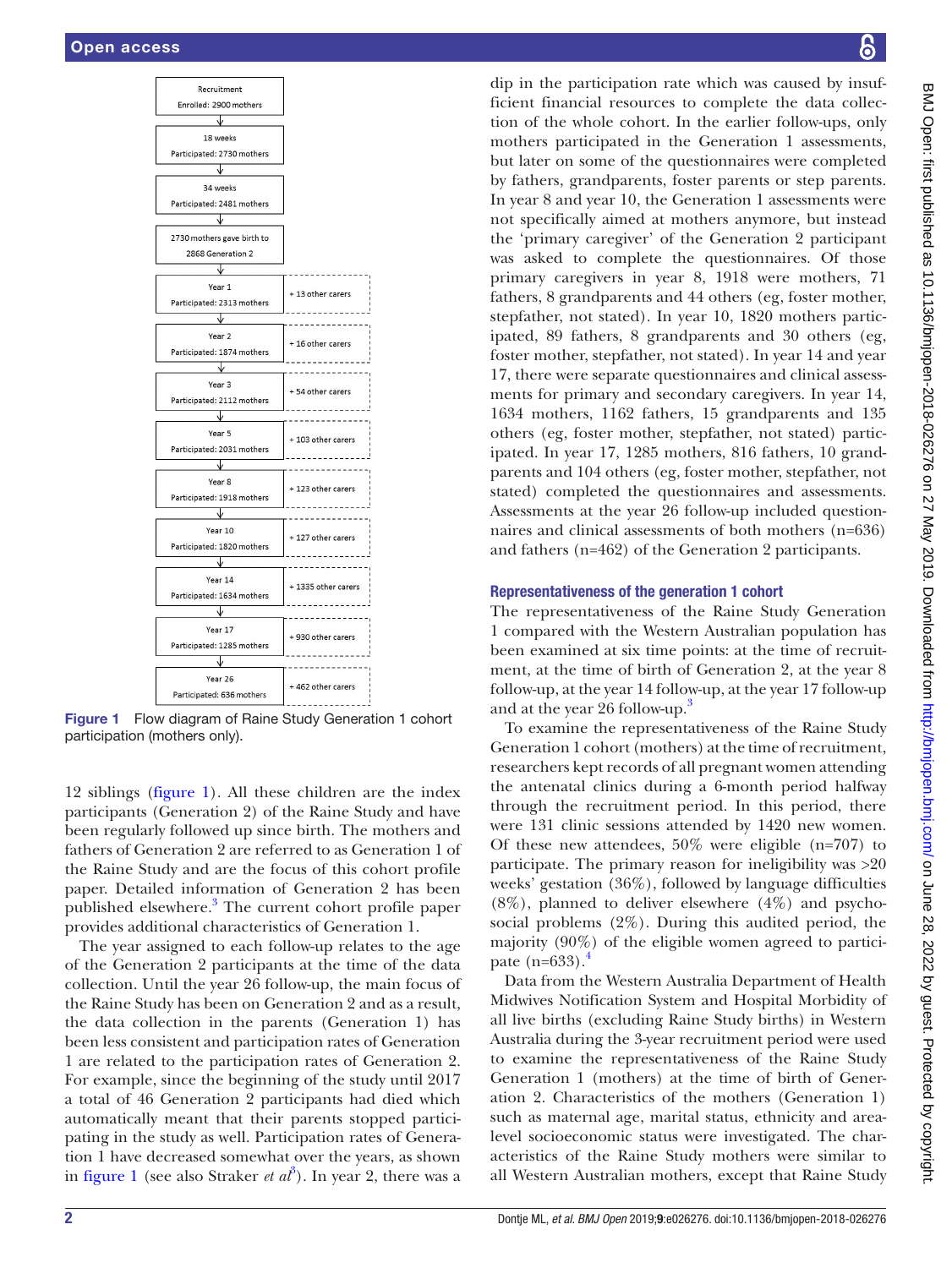mothers were slightly more often unmarried and firsttime mothers ([table](#page-2-0) 1 in Straker *et al*<sup>[3](#page-9-1)</sup>).

The representativeness of the Raine Study Generation 1 cohort was also examined at the year 8 follow-up, by comparing characteristics of the participants with the year 2001 Western Australian Population Census data. Overall, the Raine Study participants were representative of the general Western Australia population, except that more Raine Study parents were residing in Western Australia, were born overseas, had postsecondary and tertiary education, were working in clerical/retail occupations and had medium family income levels (see [table](#page-4-0) 2  $\sin$  Straker *et al*<sup>[3](#page-9-1)</sup>).

Also at the year 14 and year 17 follow-ups, the Raine Study Generation 1 cohort was representative of the general population in Western Australia. Cohort characteristics were compared with year 2006 Western Australian Population Census data of families living in Western Australia with children aged 15–17years. Overall, there were no substantial differences in most characteristics, except less Raine Study parents lived in rural areas, and more Raine Study parents had tertiary education. Also, in year 14 more Raine Study parents were in clerical/administrative occupations with medium-income levels, while in year 17 more Raine Study parents were in professional/ managerial occupations (see [table](#page-6-0) [3](#page-9-1) in Straker *et al*<sup>3</sup>).

To examine the representativeness of the Generation 1 cohort (mothers) at time of the year 26 follow-up, the study sample (mean (SD) age 55.6 (5.5) years) was compared with year 2016 Western Australian Population Census data of women aged 55–64years ([table](#page-2-0) 1). Several demographic factors were compared, including marital status, place of birth, parity, level of education, occupation, family income, area-level socioeconomic status and indigenous status. Overall differences between the Raine Study Generation 1 cohort (mothers) and the general Western Australia population were small. Slightly more Raine Study Generation 1 participants (mothers) were married, born in Australia had three or more children, finished secondary school, had a non-school qualification at TAFE/college level or graduate/postgraduate level, had low and medium low incomes, had higher area-level socioeconomic status and were non-indigenous. Of the total Generation 1 cohort (mothers) that participated in the year 26 follow-up, 91.4% was Caucasian, 0.8% Aboriginal, 0.8% Polynesian, 0.3% Vietnamese, 3.0% Chinese, 3.0% Indian and 0.8% was classified as other.

To examine the potential existence of any attrition biases in the Generation 1 cohort, participants (mothers) and drop-outs (mothers) of each follow-up have been compared based on several characteristics of the mothers at the time of recruitment [\(table](#page-4-0) 2A,B). Differences in age, level of education, ethnicity, level of income and area-level socioeconomic status at the time of recruitment between participants and drop-outs were assessed and analysed using  $\overline{X}^2$  tests for each follow-up. Although there were significant differences in the proportions of participants and drop-outs across all maternal characteristics,

<span id="page-2-0"></span>Table 1 Comparison of Raine Study Generation 1 cohort (females only, n=636, mean (SD) age 55.6 (5.5) years) at year 26 follow-up with contemporaneous Western Australian (WA) Census population (2016 Census data, females)

|                                               |                              | Year 26 follow-up |
|-----------------------------------------------|------------------------------|-------------------|
|                                               | <b>Raine Study</b><br>$(\%)$ | <b>WA (%)</b>     |
| Marital status*                               |                              |                   |
| Married                                       | 68.4                         | 62.8              |
| Separated                                     | 5.7                          | 4.5               |
| Divorced                                      | 16.5                         | 19.4              |
| Widowed                                       | 2.8                          | 5.5               |
| Never married                                 | 3.0                          | 7.9               |
| <b>Missing</b>                                | 0.2                          | 0.0               |
| Place of birtht                               |                              |                   |
| Australia                                     | 58.5                         | 54.0              |
| Other                                         | 41.5                         | 38.6              |
| <b>Missing</b>                                | 0.0                          | 7.4               |
| Parity (number of children ever born)‡        |                              |                   |
| $\overline{0}$                                | 0.0                          | 11.3              |
| 1                                             | 9.4                          | 10.4              |
| $\overline{2}$                                | 35.4                         | 36.2              |
| 3                                             | 31.9                         | 22.8              |
| $\overline{4}$                                | 13.4                         | 8.5               |
| 5                                             | 4.7                          | 2.5               |
| 6 or more                                     | 1.7                          | 1.5               |
| Missing                                       | 3.5                          | 6.9               |
| Highest level of school education§            |                              |                   |
| Did not go to school                          | 0.3                          | 0.8               |
| Primary school                                | 0.6                          | 3.0               |
| Secondary school                              | 95.1                         | 88.4              |
| <b>Missing</b>                                | 3.9                          | 7.9               |
| Highest level of non-school education¶        |                              |                   |
| TAFE, college level                           | 52.4                         | 46.5              |
| Undergraduate, bachelor degree level          | 26.2                         | 23.0              |
| Graduate, postgraduate degree level           | 21.4                         | 11.2              |
| Missing                                       | 0.0                          | 19.4              |
| Occupation**                                  |                              |                   |
| Agriculture, forestry and fishing             | 0.8                          | 2.3               |
| Mining                                        | 0.9                          | 1.3               |
| Manufacturing                                 | 0.6                          | 3.0               |
| Electricity, gas, water and waste<br>services | 0.8                          | 0.5               |
| Construction                                  | 2.0                          | 2.7               |
| Wholesale trade                               | 0.9                          | 1.7               |
| Retail trade                                  | 5.5                          | 9.9               |
| Accommodation and food services               | 2.4                          | 3.9               |
| Transport, postal and warehousing             | 1.9                          | 2.7               |
| Information media and<br>telecommunications   | 0.8                          | 0.6               |
| Financial and insurance services              | 1.6                          | 2.3               |
| Rental, hiring and real estate services       | 1.4                          | 2.1               |

**Continued**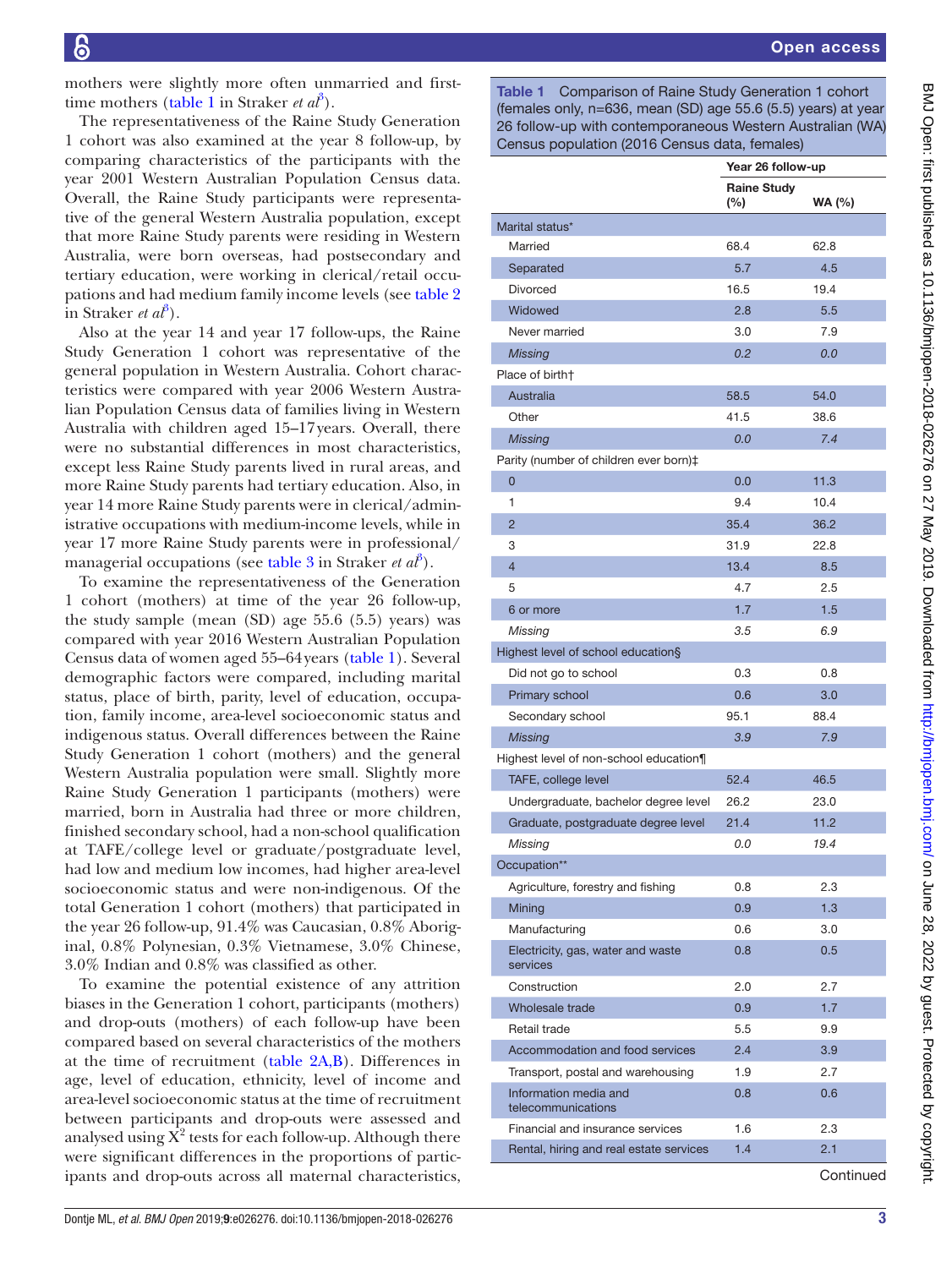| <b>Table 1</b> Continued                           |                           |                   |
|----------------------------------------------------|---------------------------|-------------------|
|                                                    |                           | Year 26 follow-up |
|                                                    | <b>Raine Study</b><br>(%) | <b>WA (%)</b>     |
| Professional, scientific and technical<br>services | 2.8                       | 4.7               |
| Administrative and support services                | 4.6                       | 3.9               |
| Public administration and safety                   | 1.1                       | 7.4               |
| <b>Education and training</b>                      | 15.1                      | 17.8              |
| Healthcare and social assistance                   | 23.4                      | 25.5              |
| Arts and recreation services                       | 1.6                       | 1.3               |
| Other services                                     | 9.0                       | 3.2               |
| <b>Missing</b>                                     | 22.8                      | 3.2               |
| Family incomett                                    |                           |                   |
| Low                                                | 16.7                      | 10.0              |
| Medium low                                         | 19.3                      | 16.7              |
| Medium high                                        | 24.5                      | 25.0              |
| High                                               | 31.8                      | 31.8              |
| <b>Missing</b>                                     | 7.7                       | 14.6              |
| Indigenous status‡‡                                |                           |                   |
| <b>ATSI</b>                                        | 0.8                       | 2.1               |
| Non-indigenous                                     | 99.2                      | 91.8              |
| <b>Missing</b>                                     | 0.0                       | 6.1               |
| Area-level socioeconomic status§§                  |                           |                   |
| 1 (most disadvantaged)                             | 7.2                       | 10.6              |
| $\overline{2}$                                     | 14.3                      | 22.5              |
| 3                                                  | 16.8                      | 18.8              |
| 4                                                  | 10.3                      | 15.9              |
| 5 (most advantaged)                                | 50.0                      | 32.0              |
| Missing                                            | 1.4                       | 0.2               |

\*Marital status: WA 2016 Census data age category 55–64 years. Raine data category 'married' includes de facto.

†Place of birth: WA 2016 Census data age category 55–64 years. ‡Parity: WA 2016 Census data age category 55–59 years. §School education: WA 2016 Census data age category 55–64 years. ¶Non-school education: highest completed non-school qualification, ie, educational attainments other than those of a pre-primary, primary, or secondary education. Excludes persons with schooling up to year 12. Raine n=458, Census n=93242, age category 55–64 years. \*\*Occupation: WA 2016 Census data age category 55–64 years. ††Family income: WA 2016 Census data based on weekly family income for single and couple parent families, Raine data based on total amount of households usual salary/wage, before tax, per week: low <AUD\$799 per week; medium low AUD\$800–US\$1499; medium high AUD\$1500–US\$2499; high≥AUD\$2500. ‡‡Indigenous status: WA 2016 Census data age category 55–59 years. §§Area-level socioeconomic status based on IRSAD, divided in quintiles (based on WA Census SEIFA 2016). Low levels=mostdisadvantaged, high levels=mostadvantaged.

ATSI, Aboriginal or Torres Strait Islander; IRSAD, Index of Relative Socio-economic Advantage and Disadvantage; TAFE, technical and further education.

the generally small differences remained relatively stable across all follow-ups. In general, differences were small and in summary were limited to the level of education, income and area-level socioeconomic status. Specifically, over the years slightly fewer Generation 1 participants (mothers) had education to grade 10, low income and

were in the low IRSAD tertile and slightly more participants had TAFE/trade education, high income and were in the high IRSAD tertile.

## Follow-ups

To date, the Generation 1 cohort has participated in 12 follow-up studies. Each follow-up was approved by the institutional ethics committee and written informed consent from the participants was obtained for each follow-up. The mothers, fathers or other primary carers were involved in all of the follow-up studies of Generation 2 until that generation were adults. During these studies these parents answered questions about their children and about themselves. Several clinical assessments were also undertaken in the Generation 1 cohort, the first being when the mothers were around 18 weeks pregnant, followed by assessments when they were 34 weeks pregnant and when their child was born. Generation 1 assessments were also undertaken when their children (Generation 2) were 1, 2, 3, 5, 8, 10, 14 and 17 years of age. Generation 1 has recently completed its first follow-up independently of Generation 2. The year assigned to this follow-up was year 26, as this was the age of the Generation 2 participants at the time of the study.

Until the year 8 follow-up, only mothers (and a few fathers, grandparents and foster parents) participated in the questionnaire and clinical assessments, except at the 18-week pregnancy follow-up when fathers also completed a short questionnaire. During these early follow-ups, mothers also provided information about the fathers of the Generation 2 participants. In the year 8 and year 10 follow-ups, questionnaires were completed by the primary caregiver, who provided information about the secondary caregiver as well. In year 14 and year 17 follow-ups, both primary and secondary caregivers participated in questionnaire and clinical assessments. Assessments at the year 26 follow-up included questionnaire and clinical assessments of both mothers and fathers of the Generation 2 participants.

### Data collection

An extensive range of genetic, phenotypic, behavioural, environmental and developmental factors have been collected at multiple time points. A summary of the measurements at each follow-up is shown in [table](#page-6-0) 3. Most questionnaires were self-completed by the participants, blood samples were collected by a trained phlebotomist and clinical measurements were taken by a trained research assistant. If participants were not comfortable or willing to answer specific questions, partake in specific tests or to give a blood sample, they were always given the option to opt out for that specific part.

Although Generation 2 data have been linked to a few administrative databases already, including educational records, there has not been any data linkage carried out with Generation 1 data yet. As it can be very useful for researchers to link Generation 1 data to certain administrative databases such as death registrations, cancer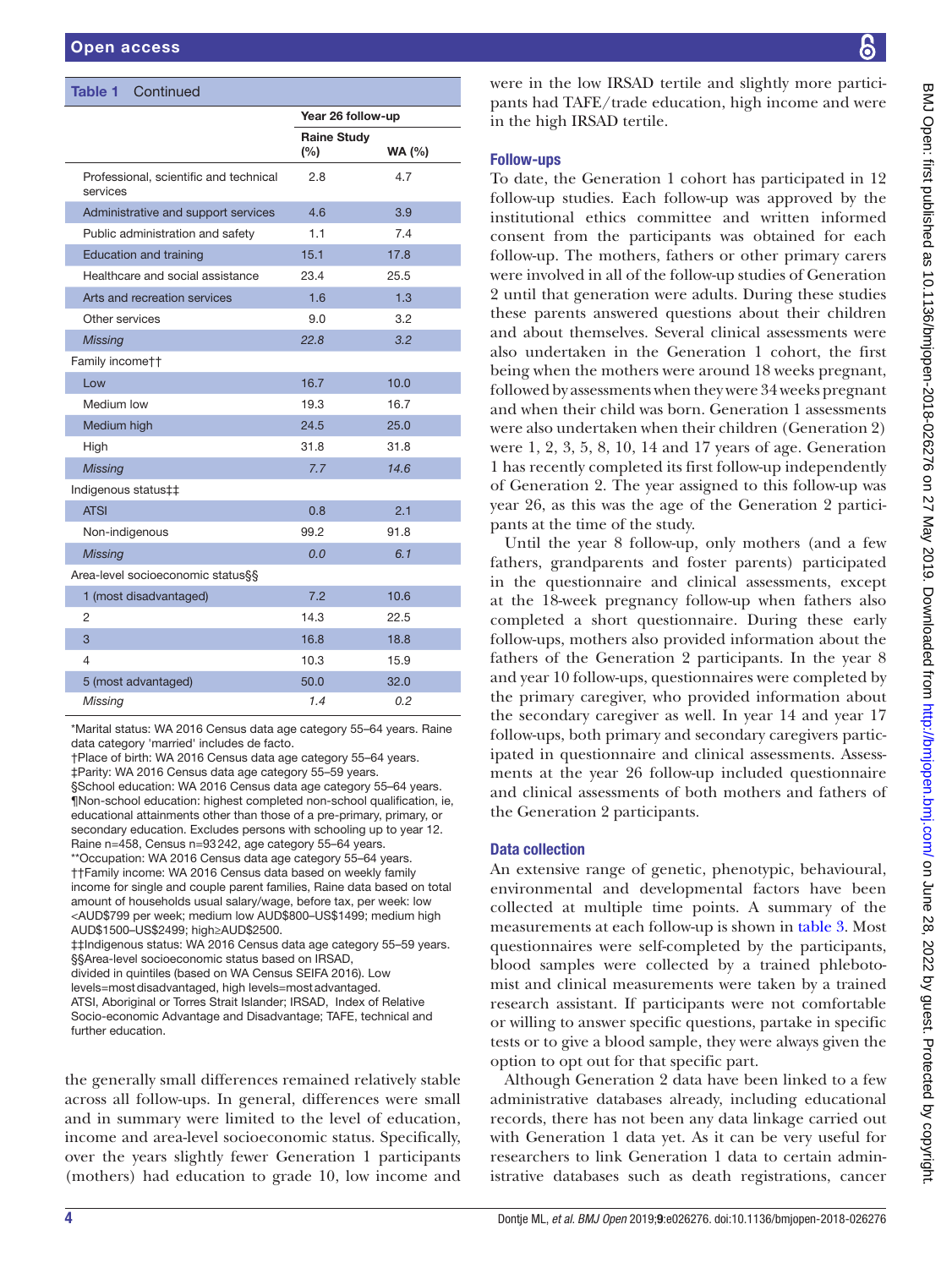<span id="page-4-0"></span>

|                       | Year <sub>1</sub> |             |         | $\boldsymbol{\alpha}$<br>Year |             |                | Year <sub>3</sub> |             |         | Year 5        |             |                |
|-----------------------|-------------------|-------------|---------|-------------------------------|-------------|----------------|-------------------|-------------|---------|---------------|-------------|----------------|
|                       | Participant       |             |         | Participant                   |             |                | Participant       |             |         | Participant   |             |                |
|                       | ş                 | Yes         |         | $\frac{1}{2}$                 | Yes         |                | $\frac{1}{2}$     | Yes         |         | $\frac{1}{2}$ | Yes         |                |
| Follow-up             | n (%)             | n (%)       | P value | n (%)                         | n (%)       | <b>P</b> value | n (%)             | n (%)       | P value | n (%)         | n (%)       | <b>P</b> value |
| Total                 | 404 (14.8)        | 2326 (85.2) |         | 839 (30.7)                    | 1891 (69.3) |                | 564 (20.7)        | 2166 (79.3) |         | 596 (21.8)    | 2134 (78.2) |                |
| Age (years)           |                   |             | 0.001   |                               |             | 0.001          |                   |             | 0.001   |               |             | 0.001          |
| < 20                  | 83 (20.5)         | 190(8.2)    |         | 137(16.3)                     | 136(7.2)    |                | 98 (17.4)         | 175(8.1)    |         | 104 (17.4)    | 169(7.9)    |                |
| $20 - 25$             | 113(28.0)         | 496 (20.2)  |         | 227 (27.1)                    | 355 (18.8)  |                | 160 (28.4)        | 422 (19.5)  |         | 175(29.4)     | 407 (19.1)  |                |
| $25 - 30$             | 102(25.2)         | 722 (31.0)  |         | 229 (27.3)                    | 595 (31.5)  |                | 154 (27.3)        | 670 (30.9)  |         | 167(28.0)     | 657 (30.8)  |                |
| $30 - 35$             | 71 (17.6)         | 620 (26.7)  |         | 172 (20.5)                    | 519 (27.4)  |                | 101 (17.9)        | 590 (27.2)  |         | 108(18.1)     | 583 (27.3)  |                |
| $\geq 35$             | 35(8.7)           | 325 (14.0)  |         | 74 (8.8)                      | 286 (15.1)  |                | 51 (9.0)          | 309 (14.3)  |         | 42 (7.0)      | 318(14.9)   |                |
| Education             |                   |             | < 0.001 |                               |             | 0.001          |                   |             | 50.001  |               |             | 0.001          |
| $\leq$ Year 9         | 61(15.1)          | 150 (6.4)   |         | 104(12.4)                     | 107(5.7)    |                | 82 (14.5)         | 129(6.0)    |         | 77(12.9)      | 134(6.3)    |                |
| Year 10               | 113 (28.0)        | 545 (23.4)  |         | 237 (28.2)                    | 421 (22.3)  |                | 175(31.0)         | 483 (22.3)  |         | 187 (31.4)    | 471 (22.1)  |                |
| Year $11-12$          | 88 (21.8)         | 557 (23.9)  |         | 207 (24.7)                    | 438 (23.2)  |                | 124(22.0)         | 521 (24.1)  |         | 133(22.3)     | 512 (24.0)  |                |
| TAFE*/Trade           | 105(26.0)         | 785 (33.7)  |         | 212 (25.3)                    | 678 (35.9)  |                | 145(25.7)         | 745 (34.4)  |         | 146 (24.5)    | 744 (34.9)  |                |
| Tertiary              | 26 (6.4)          | 240 (10.3)  |         | 54 (6.4)                      | 212(11.2)   |                | 24(4.3)           | 242 (11.2)  |         | 34(5.7)       | 232 (10.9)  |                |
| Missing               | 11(2.7)           | 49 (2.1)    |         | 25(3.0)                       | 35(1.9)     |                | 14(2.5)           | 46 (2.1)    |         | 19(3.2)       | 41 (1.9)    |                |
| Ethnicity             |                   |             | < 0.001 |                               |             | 0.001          |                   |             | < 0.001 |               |             | 0.001          |
| Caucasian             | 321 (79.5)        | 2084 (89.6) |         | 697 (83.1)                    | 1708 (90.3) |                | 461 (81.7)        | 1944 (89.8) |         | 493 (82.7)    | 1912 (89.6) |                |
| ATSI <sub>1</sub>     | 41 (10.1)         | 24 (1.0)    |         | 52 (6.2)                      | 13(0.7)     |                | 44 (7.8)          | 21(1.0)     |         | 39(6.5)       | 26(1.2)     |                |
| Other                 | 42 (10.4)         | 218(9.4)    |         | 90 (10.7)                     | 170 (9.0)   |                | 59 (10.5)         | 201 (9.3)   |         | 64 (10.7)     | 196 (9.2)   |                |
| Income'               |                   |             | < 0.001 |                               |             | 0.007          |                   |             | < 0.001 |               |             | 0.001          |
| Low                   | 117(29.0)         | 344 (14.8)  |         | 193 (23.0)                    | 268 (14.2)  |                | 138 (24.5)        | 323 (14.9)  |         | 151 (25.3)    | 310 (14.5)  |                |
| Medium                | 165(40.8)         | 1089 (46.8) |         | 380 (45.3)                    | 874 (46.2)  |                | 262 (46.5)        | 992 (45.8)  |         | 276 (46.3)    | 978 (45.8)  |                |
| High                  | 65 (16.1)         | 728(31.3)   |         | 156 (18.6)                    | 637 (33.7)  |                | 92 (16.3)         | 701 (32.4)  |         | 97 (16.3)     | 696 (32.6)  |                |
| Missing               | 57 (14.1)         | 165(7.1)    |         | 13.1)<br>110(                 | 112(5.9)    |                | 72(12.8)          | 150 (6.9)   |         | 72(12.1)      | 150 (7.0)   |                |
| <b>IRSAD</b> tertilet |                   |             | 0.007   |                               |             | 0.001          |                   |             | 0.007   |               |             | 0.001          |
| Low                   | 94 (23.3)         | 512 (22.0)  |         | 194(23.1)                     | 412 (21.8)  |                | 142(25.2)         | 464 (21.4)  |         | 147 (24.7)    | 459 (21.5)  |                |
| Medium                | 60 (14.9)         | 559 (24.0)  |         | 152(18.1)                     | 467 (24.6)  |                | 95 (16.8)         | 524 (24.2)  |         | 97 (16.3)     | 522 (24.5)  |                |
| High                  | 54 (13.4)         | 563 (24.2)  |         | 140 (16.7)                    | 477 (25.2)  |                | 73 (12.9)         | 544 (25.1)  |         | 78(13.1)      | 539 (25.3)  |                |
| Missing               | 196 (48.5)        | 692 (29.8)  |         | 353 (42.1)                    | 535 (28.3)  |                | 254 (45.0)        | 634 (29.3)  |         | 274 (46.0)    | 614 (28.8)  |                |

 $\epsilon$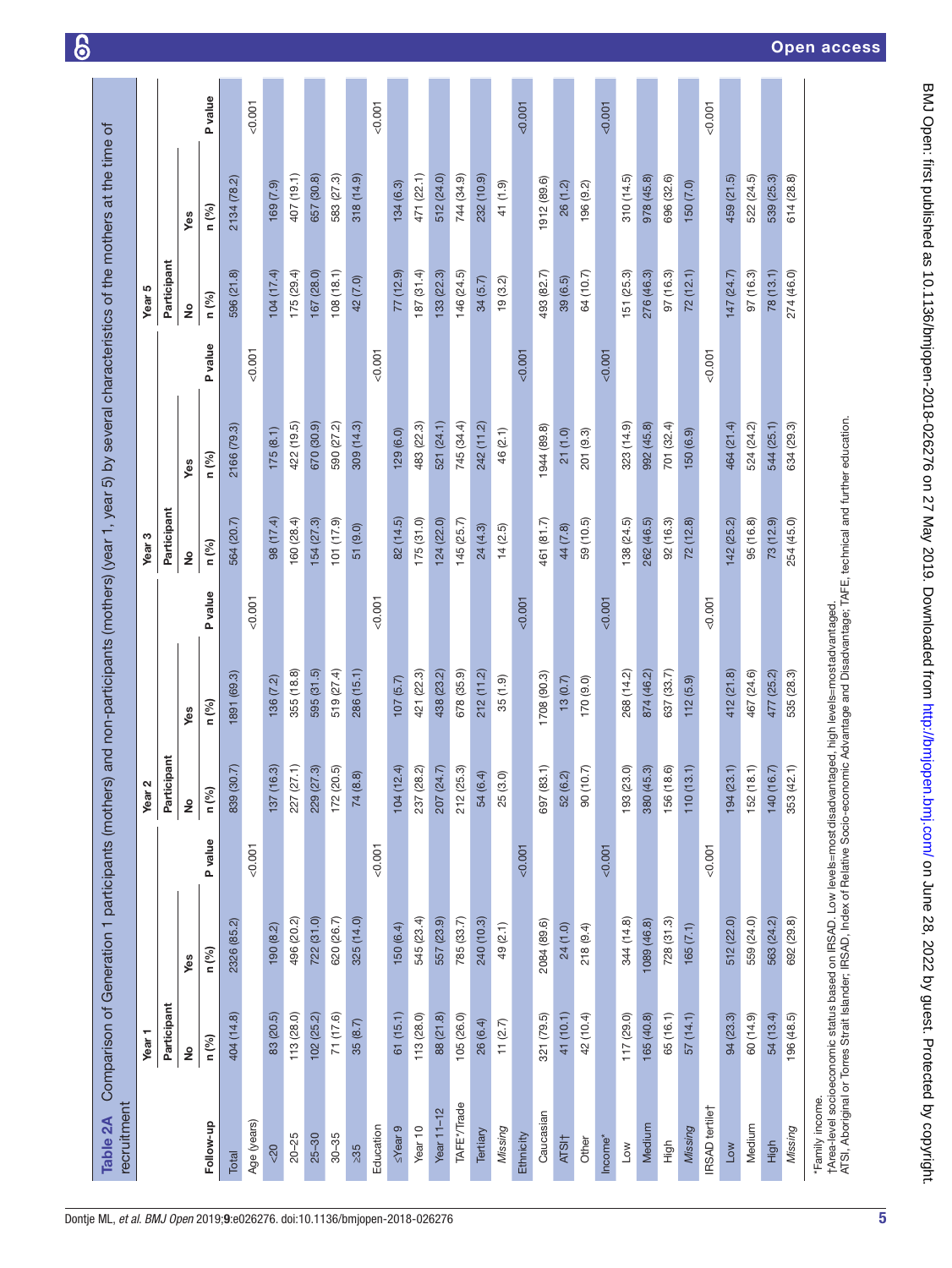| recruitment<br>Table 2B |                   | Comparison of Generation 1 participants (mothers) and non-participants (mothers) (year 8, year 26) by several characteristics of the mothers at the time of                                                                      |         |                                     |                        |         |                    |             |          |               |             |         |               |            |          |
|-------------------------|-------------------|----------------------------------------------------------------------------------------------------------------------------------------------------------------------------------------------------------------------------------|---------|-------------------------------------|------------------------|---------|--------------------|-------------|----------|---------------|-------------|---------|---------------|------------|----------|
|                         | Year <sub>8</sub> |                                                                                                                                                                                                                                  |         | Year <sub>10</sub>                  |                        |         | Year <sub>14</sub> |             |          | Year 17       |             |         | Year 26       |            |          |
|                         | Participant       |                                                                                                                                                                                                                                  |         | Participant                         |                        |         | Participant        |             |          | Participant   |             |         | Participant   |            |          |
|                         | ş                 | Yes                                                                                                                                                                                                                              |         | $\stackrel{\mathtt{o}}{\mathtt{z}}$ | Yes                    |         | ş                  | yes         |          | $\frac{1}{2}$ | Yes         |         | $\frac{1}{2}$ | Yes        |          |
| Follow-up               | n (%)             | n (%)                                                                                                                                                                                                                            | P value | n (%)                               | n (%)                  | P value | n (%)              | n (%)       | P value  | n (%)         | n (%)       | P value | n (%)         | n (%)      | P value  |
| Total                   | 691 (25.3)        | 2039 (74.7)                                                                                                                                                                                                                      |         | 782 (28.6)                          | (71.4)<br>1948         |         | 963 (35.3)         | 1767 (64.7) |          | 1115 (40.8)   | 1615 (59.2) |         | 2094 (76.7)   | 636 (23.3) |          |
| Age (years)             |                   |                                                                                                                                                                                                                                  | 0.007   |                                     |                        | 0.001   |                    |             | 0.001    |               |             | 0.001   |               |            | $-0.001$ |
| $rac{20}{5}$            | 117 (16.9)        | 156(7.7)                                                                                                                                                                                                                         |         | 141 (18.0)                          | (6.8)<br>132           |         | 149 (15.5)         | 124(7.0)    |          | 166 (14.9)    | 107(6.6)    |         | 250 (11.9)    | 23(3.6)    |          |
| $20 - 25$               | 200 (28.9)        | 382 (18.7)                                                                                                                                                                                                                       |         | 218 (27.9)                          | (18.7)<br>364          |         | 251 (26.1)         | 331 (18.7)  |          | 280 (25.1)    | 302 (18.7)  |         | 491 (23.4)    | 91 (14.3)  |          |
| $25 - 30$               | 196 (28.4)        | 628 (30.8)                                                                                                                                                                                                                       |         | 226 (28.9)                          | (30.7)<br>598          |         | 283 (29.4)         | 541 (30.6)  |          | 337 (30.2)    | 487 (30.2)  |         | 652 (31.1)    | 172 (27.0) |          |
| $30 - 35$               | 123 (17.8)        | 568 (27.9)                                                                                                                                                                                                                       |         | 137(17.5)                           | (28.4)<br>554          |         | 205 (21.3)         | 486 (27.5)  |          | 232 (20.8)    | 459 (28.4)  |         | 461 (22.0)    | 230 (36.2) |          |
| $\geq 35$               | 55 (8.0)          | 305(15.0)                                                                                                                                                                                                                        |         | 60 (7.7)                            | (15.4)<br>300          |         | 75(7.8)            | 285 (16.1)  |          | 100 (9.0)     | 260 (16.1)  |         | 240 (11.5)    | 120 (18.9) |          |
| Education               |                   |                                                                                                                                                                                                                                  | 0.007   |                                     |                        | 0.001   |                    |             | 0.001    |               |             | 0.001   |               |            | 0.001    |
| $\leq$ Year 9           | 90(13.0)          | 121(5.9)                                                                                                                                                                                                                         |         | 97(12.4)                            | (5.9)<br>114           |         | 106(11.0)          | 105(5.9)    |          | 124(11.1)     | 87 (5.4)    |         | 189 (9.0)     | 22(3.5)    |          |
| Year 10                 | 206 (29.8)        | 452 (22.2)                                                                                                                                                                                                                       |         | 250 (32.0)                          | (20.9)<br>408          |         | 289 (30.0)         | 369 (20.9)  |          | 337 (30.2)    | 321 (19.9)  |         | 565 (27.0)    | 93 (14.6)  |          |
| Year $11-12$            | 157(22.7)         | 488 (23.9)                                                                                                                                                                                                                       |         | 167 (21.4)                          | (24.5)<br>478          |         | 232 (24.1)         | 413 (23.4)  |          | 259 (23.2)    | 386 (23.9)  |         | 491 (23.4)    | 154 (24.2) |          |
| TAFE*/Trade             | 177(25.6)         | 713 (35.0)                                                                                                                                                                                                                       |         | 195 (24.9)                          | (35.7)<br>695          |         | 248 (25.8)         | 642 (36.3)  |          | 294 (26.4)    | 596 (36.9)  |         | 644 (30.8)    | 246 (38.7) |          |
| Tertiary                | 38(5.5)           | 228 (11.2)                                                                                                                                                                                                                       |         | 51 (6.5)                            | (11.0)<br>215          |         | 66 (6.9)           | 200(11.3)   |          | 74 (6.6)      | 192 (11.9)  |         | 161(7.7)      | 105(16.5)  |          |
| Missing                 | 23(3.3)           | 37(1.8)                                                                                                                                                                                                                          |         | 22(2.8)                             | (2.0)<br>38            |         | 22(2.3)            | 38 (2.2)    |          | 27 (2.4)      | 33 (2.0)    |         | 44 (2.1)      | 16 (2.5)   |          |
| Ethnicity               |                   |                                                                                                                                                                                                                                  | 0.007   |                                     |                        | 0.001   |                    |             | $-0.001$ |               |             | 0.007   |               |            | 0.002    |
| Caucasian               | 576 (83.4)        | 1829 (89.7)                                                                                                                                                                                                                      |         | 643 (82.2)                          | (90.5)<br>1762         |         | 803 (83.4)         | 1602 (90.7) |          | 941 (84.4)    | 1464 (90.7) |         | 1823 (87.1)   | 582 (91.5) |          |
| ATSI <sub>1</sub>       | 39 (5.6)          | 26(1.3)                                                                                                                                                                                                                          |         | 47 (6.0)                            | (0.9)<br>$\frac{8}{1}$ |         | 51 (5.3)           | 14(0.8)     |          | 53 (4.8)      | 12(0.7)     |         | 60 (2.9)      | 5(0.8)     |          |
| Other                   | 76 (11.0)         | 184 (9.0)                                                                                                                                                                                                                        |         | 92 (11.8)                           | (8.6)<br>168           |         | 109(11.3)          | 151(8.5)    |          | 121 (10.9)    | 139 (8.6)   |         | 211(10.1)     | 49 (7.7)   |          |
| Income*                 |                   |                                                                                                                                                                                                                                  | 0.007   |                                     |                        | 0.001   |                    |             | 0.001    |               |             | 0.007   |               |            | 0.001    |
| Low                     | 170 (24.6)        | 291 (14.3)                                                                                                                                                                                                                       |         | 197 (25.2)                          | (13.6)<br>264          |         | 237 (24.6)         | 224 (12.7)  |          | 249 (22.3)    | 212(13.1)   |         | 397 (19.0)    | 64 (10.1)  |          |
| Medium                  | 317 (45.9)        | 937 (46.0)                                                                                                                                                                                                                       |         | 358 (45.8)                          | (46.0)<br>896          |         | 437 (45.4)         | 817 (46.2)  |          | 523 (46.9)    | 731 (45.3)  |         | 980 (46.8)    | 274 (43.1) |          |
| High                    | 115 (16.6)        | 678 (33.3)                                                                                                                                                                                                                       |         | 128(16.4)                           | (34.1)<br>665          |         | 183 (19.0)         | 610 (34.5)  |          | 221 (19.8)    | 572 (35.4)  |         | 527 (25.2)    | 266 (41.8) |          |
| Missing                 | 89 (12.9)         | 133(6.5)                                                                                                                                                                                                                         |         | 99 (12.7)                           | (6.3)<br>123           |         | 106(11.0)          | 116 (6.6)   |          | 122(10.9)     | 100(6.2)    |         | 190 (9.1)     | 32 (5.0)   |          |
| <b>IRSAD</b> tertile†   |                   |                                                                                                                                                                                                                                  | 0.007   |                                     |                        | 0.001   |                    |             | 0.001    |               |             | 0.001   |               |            |          |
| Low                     | 169 (24.5)        | 437 (21.4)                                                                                                                                                                                                                       |         | 183(23.4)                           | (21.7)<br>423          |         | 220 (22.8)         | 386 (21.8)  |          | 268 (24.0)    | 338 (20.9)  |         | 488 (23.2)    | 118 (18.6) |          |
| Medium                  | 117(16.9)         | 502 (24.6)                                                                                                                                                                                                                       |         | 138 (17.6)                          | (24.7)<br>481          |         | 169 (17.5)         | 450 (25.5)  |          | 205 (18.4)    | 414 (25.6)  |         | 460 (22.0)    | 159 (25.0) |          |
| High                    | 84 (12.2)         | 533 (26.1)                                                                                                                                                                                                                       |         | 108(13.8)                           | (26.1)<br>509          |         | 142 (14.7)         | 475 (26.9)  |          | 171(15.3)     | 446 (27.6)  |         | 407 (19.4)    | 210 (33.0) |          |
| Missing                 | 321 (46.5)        | 567 (27.8)                                                                                                                                                                                                                       |         | 353 (45.1)                          | (27.5)<br>535          |         | 432 (44.9)         | 456 (25.8)  |          | 471 (42.2)    | 417 (25.8)  |         | 739 (35.3)    | 149 (23.4) |          |
| *Family income.         |                   | §†Area-level socioeconomic status based on IRSAD. Low levels=most disadvantaged, high levels=most advantaged.<br>ATSI, Aboriginal or Torres Strait Islander: IRSAD. Index of Relative Socio-economic Advantage and Disadvantage: |         |                                     |                        |         |                    |             |          |               |             |         |               |            |          |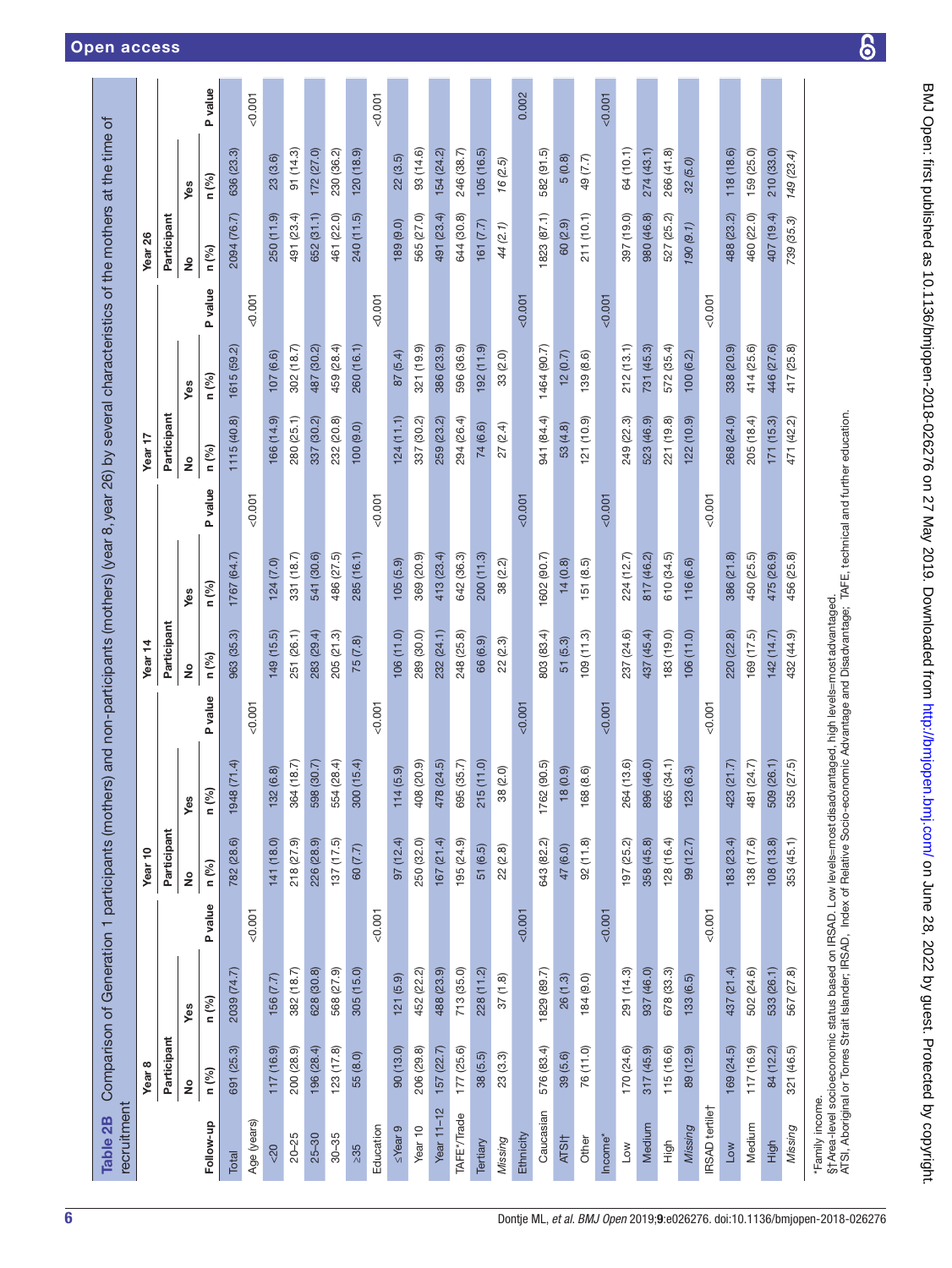<span id="page-6-0"></span>

| Table 3                          | Raine Study measurements on the Generation 1 cohort                                                                                                                                                                                                                                                                                                                                                                                                                                                                                                                                                                                                                                                                                                                                                                                                                                                                                                                                            |  |
|----------------------------------|------------------------------------------------------------------------------------------------------------------------------------------------------------------------------------------------------------------------------------------------------------------------------------------------------------------------------------------------------------------------------------------------------------------------------------------------------------------------------------------------------------------------------------------------------------------------------------------------------------------------------------------------------------------------------------------------------------------------------------------------------------------------------------------------------------------------------------------------------------------------------------------------------------------------------------------------------------------------------------------------|--|
| Follow-up                        | <b>Measurements</b>                                                                                                                                                                                                                                                                                                                                                                                                                                                                                                                                                                                                                                                                                                                                                                                                                                                                                                                                                                            |  |
| pregnancy<br>18 <sub>weeks</sub> | activity, life stress, smoking, alcohol, caffeine, non-prescription drugs, substance exposure, medical history,<br>Mother questionnaire: age, ethnicity, religion, education, normal weight, info about own birth, diet, left/right handed, marital status, income, house and<br>circumference, fetal continuous-wave Doppler scans and ultrasound imaging scans.<br>Father questionnaire: self-reported height and weight, birth information, education, occupation, toxin exposure.<br>social support, information about father: age, ethnicity, diet, left/right handed, smoking, drugs, medical history.<br>Father clinical assessment: head circumference (measured by mother).<br>Mother clinical assessment: weight, height, head<br>environment, pets, occupation and employment,<br>Mother blood sample: vitamin D                                                                                                                                                                    |  |
| pregnancy<br>34 weeks            | medicines, non-prescription (recreational) drugs, life stress, toxin exposure.<br>Mother clinical assessment: weight, fetal continuous-wave Doppler scans and ultrasound imaging scans.<br>Mother questionnaire: caffeine, alcohol, smoking,                                                                                                                                                                                                                                                                                                                                                                                                                                                                                                                                                                                                                                                                                                                                                   |  |
| Birth                            | Mother antenatal information from maternal medical records, including: anaemia, diabetes, hypertension, post-partum complications, labour details,<br>placental weight and shape, fetal continuous-wave Doppler scans and ultrasound imaging scans, postnatal blues (3 days after birth).<br>levels.<br>Mother blood sample: phthalates, BPA, androgen                                                                                                                                                                                                                                                                                                                                                                                                                                                                                                                                                                                                                                         |  |
| follow-up<br>Year <sub>1</sub>   | Mother questionnaire: home details, family structure, social benefits, occupation and employment, income, smoking, pets, life stress, breast feeding,<br>information about father: occupation and employment.                                                                                                                                                                                                                                                                                                                                                                                                                                                                                                                                                                                                                                                                                                                                                                                  |  |
| follow-up<br>Year <sub>2</sub>   | Mother questionnaire: home details, family structure, social benefits, occupation and employment, income, smoking, pets, life stress, breast feeding, social<br>support, information about father: occupation and employment.                                                                                                                                                                                                                                                                                                                                                                                                                                                                                                                                                                                                                                                                                                                                                                  |  |
| follow-up<br>Year <sub>3</sub>   | Mother questionnaire: home details, family structure, social benefits, occupation and employment, income, smoking, pets, life stress, breast feeding, family<br>functioning, happiness, self-efficacy, information about father: occupation and employment, happiness.                                                                                                                                                                                                                                                                                                                                                                                                                                                                                                                                                                                                                                                                                                                         |  |
| follow-up<br>Year <sub>5</sub>   | Mother questionnaire: home details, family structure, social benefits, occupation and employment, income, smoking, asthma, allergies, pets, life stress,<br>family functioning, happiness, information about father: occupation and employment, asthma, allergies, happiness.<br>Mother clinical assessment: blood pressure, weight, height.<br>Father clinical assessment: blood pressure, weight, height.                                                                                                                                                                                                                                                                                                                                                                                                                                                                                                                                                                                    |  |
| follow-up<br>Year <sub>8</sub>   | allergies, pets, general health, mental health, life stress, education, happiness, family functioning, information about secondary caregiver: occupation and<br>Primary caregiver questionnaire: home details, family structure, social benefits, occupation and employment, income, smoking, medical history, asthma,<br>Mother blood sample: haemoglobin, blood glucose, cholesterol, triglycerides, HDL, LDL, iron, transferrin, ferritin.<br>Father blood sample: haemoglobin, blood glucose, cholesterol, triglycerides, HDL, LDL, iron, transferrin, ferritin.<br>employment, medical history, asthma, allergies, general health, mental health, education, happiness.<br>pressure<br>Father clinical assessment: weight, height, blood pressure.<br>Mother clinical assessment: weight, height, blood                                                                                                                                                                                   |  |
| follow-up<br>Year <sub>14</sub>  | Secondary caregiver questionnaire: social benefits, occupation and employment, income, neighbourhood, smoking, general health, mental health, alcohol,<br>Primary caregiver questionnaire: home details, family structure, social benefits, occupation and employment, income, neighbourhood, smoking, general<br>health, mental health, alcohol, back pain, physical activity, motivation for physical activity, self-reported weight, diet, depression, anxiety, life stress,<br>LDL, insulin.<br>Father blood sample: DNA, blood glucose, cholesterol, triglycerides, HDL, LDL, insulin.<br>relationships, happiness, family functioning, social support, medical history, pets.<br>Mother blood sample: DNA, blood glucose, cholesterol, triglycerides, HDL,<br>pressure, medications.<br>pressure, medications.<br>diet.<br>Mother clinical assessment: height, weight, blood<br>Father clinical assessment: height, weight, blood<br>back pain, physical activity, self-reported weight, |  |
|                                  | Continued                                                                                                                                                                                                                                                                                                                                                                                                                                                                                                                                                                                                                                                                                                                                                                                                                                                                                                                                                                                      |  |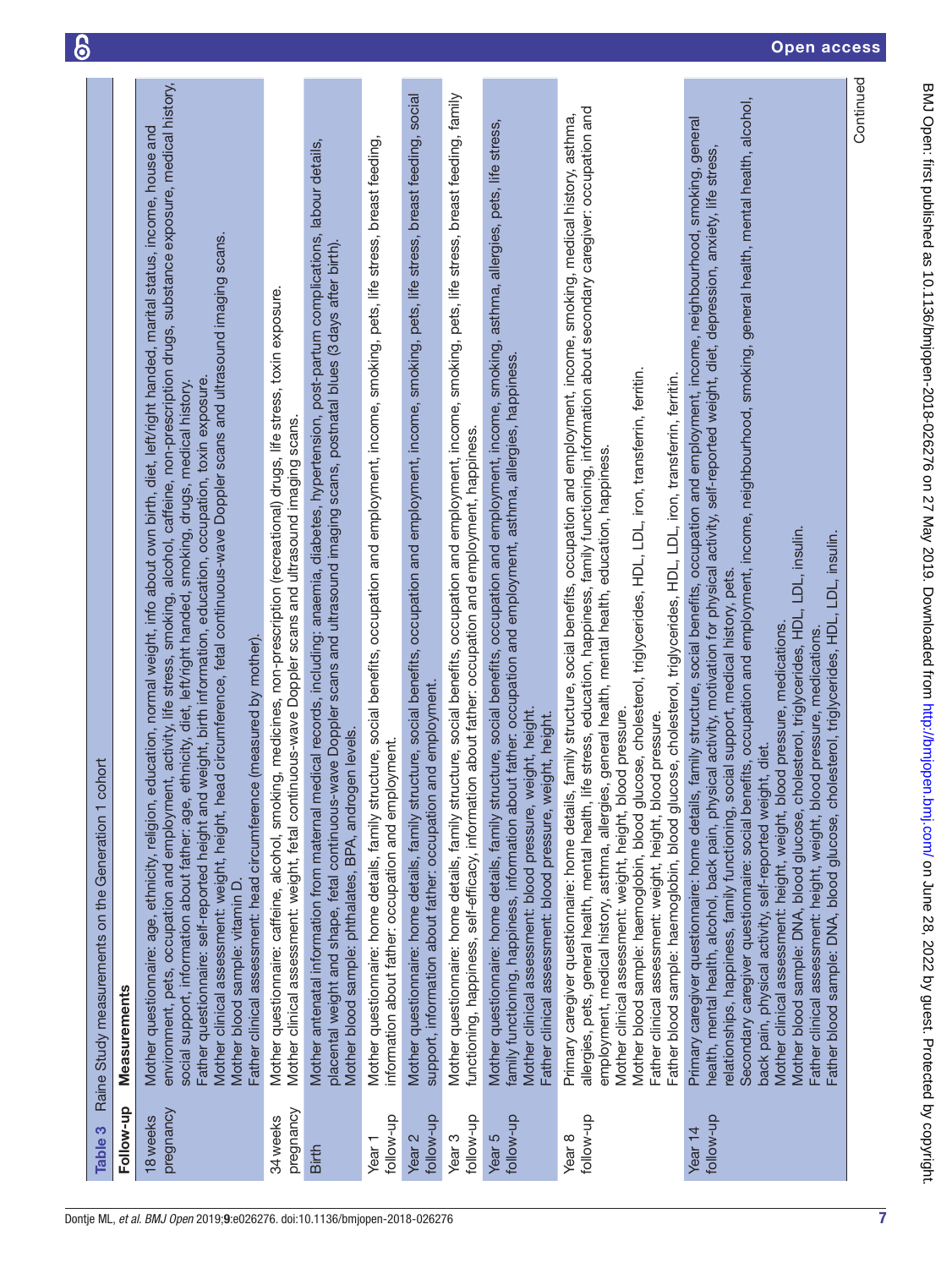| Table 3                | Continued                                                                                                                                                                                                                                                                                                                                                                                                                                                                                                                                                                                                                                                                                                                                                                                                                                                                                                                                                                                                                                                                                                                                                                                                                                                                                                                                                                                                                                                                                                                                                                                                                        |
|------------------------|----------------------------------------------------------------------------------------------------------------------------------------------------------------------------------------------------------------------------------------------------------------------------------------------------------------------------------------------------------------------------------------------------------------------------------------------------------------------------------------------------------------------------------------------------------------------------------------------------------------------------------------------------------------------------------------------------------------------------------------------------------------------------------------------------------------------------------------------------------------------------------------------------------------------------------------------------------------------------------------------------------------------------------------------------------------------------------------------------------------------------------------------------------------------------------------------------------------------------------------------------------------------------------------------------------------------------------------------------------------------------------------------------------------------------------------------------------------------------------------------------------------------------------------------------------------------------------------------------------------------------------|
| Follow-up              | <b>Measurements</b>                                                                                                                                                                                                                                                                                                                                                                                                                                                                                                                                                                                                                                                                                                                                                                                                                                                                                                                                                                                                                                                                                                                                                                                                                                                                                                                                                                                                                                                                                                                                                                                                              |
| follow-up<br>Year $17$ | Primary caregiver questionnaire: home details, family structure, social benefits, occupation and employment, income, neighbourhood, general health, mental<br>health, smoking, alcohol, physical activity, back pain, motivation for physical activity, screen time, diet, self-reported weight, life stress, depression, anxiety,<br>Secondary caregiver questionnaire: family structure, social benefits, occupation and employment, income, neighbourhood, general health, mental health,<br>relationships, happiness, family functioning, social support, self-efficacy, social support, pets, asthma, allergies, medical history.<br>smoking, alcohol, physical activity, back pain, motivation for physical activity, screen time, diet, self-reported weight.<br>Mother blood sample: DNA, blood glucose, cholesterol, triglycerides, HDL, LDL.<br>Father blood sample: DNA, blood glucose, cholesterol, triglycerides, HDL, LDL.<br>Mother clinical assessment: weight, height, blood pressure, medications<br>Father clinical assessment: weight, height, blood pressure, medications.                                                                                                                                                                                                                                                                                                                                                                                                                                                                                                                                  |
| follow-up<br>Year 26   | photo head, body composition, lung function, wision, eye health, urine (microalbuminuria, sodium, potassium levels), cognition, sleep (PSG), physical activity<br>Mothers clinical assessment: height, weight, waist, hip, neck circumference, blood pressure, heart rate, moles, sensory perception, three-dimensional (3D)<br>history, life stress, depression, anxiety, sun exposure, physical activity, weight, screen time, smoking, alcohol, drugs, asthma, allergies, pain, menopause,<br>Mother questionnaire: home details, family structure, social benefits, occupation and employment, income, education, exercise, general health, medical<br>history, life stress, depression, anxiety, sun exposure, physical activity, weight, screen time, smoking, alcohol, drugs, asthma, allergies, pain, diet, sleep,<br>Father clinical assessment: height, weight, waist, hip, neck circumference, blood pressure, heart rate, moles, sensory perception, 3D photo head, body<br>Father questionnaire: home details, family structure, social benefits, occupation and employment, income, education, exercise, general health, medical<br>composition, lung function, vision, eye health, urine (microalbuminuria, sodium, potassium levels), cognition, sleep (PSG), physical activity (actigraphy).<br>Mother blood sample: DNA, full blood cell count, haemoglobin, glucose, cholesterol, iron, insulin.<br>haemoglobin, glucose, cholesterol, iron, insulin.<br>Father blood sample: DNA, full blood cell count,<br>diet, sleep, driving, restless legs, memory.<br>Iriving, restless legs, memory.<br>(actigraphy). |
|                        | HDL, high-density lipoprotein; LDL, low-density lipoprotein; PSG, polysomnography.                                                                                                                                                                                                                                                                                                                                                                                                                                                                                                                                                                                                                                                                                                                                                                                                                                                                                                                                                                                                                                                                                                                                                                                                                                                                                                                                                                                                                                                                                                                                               |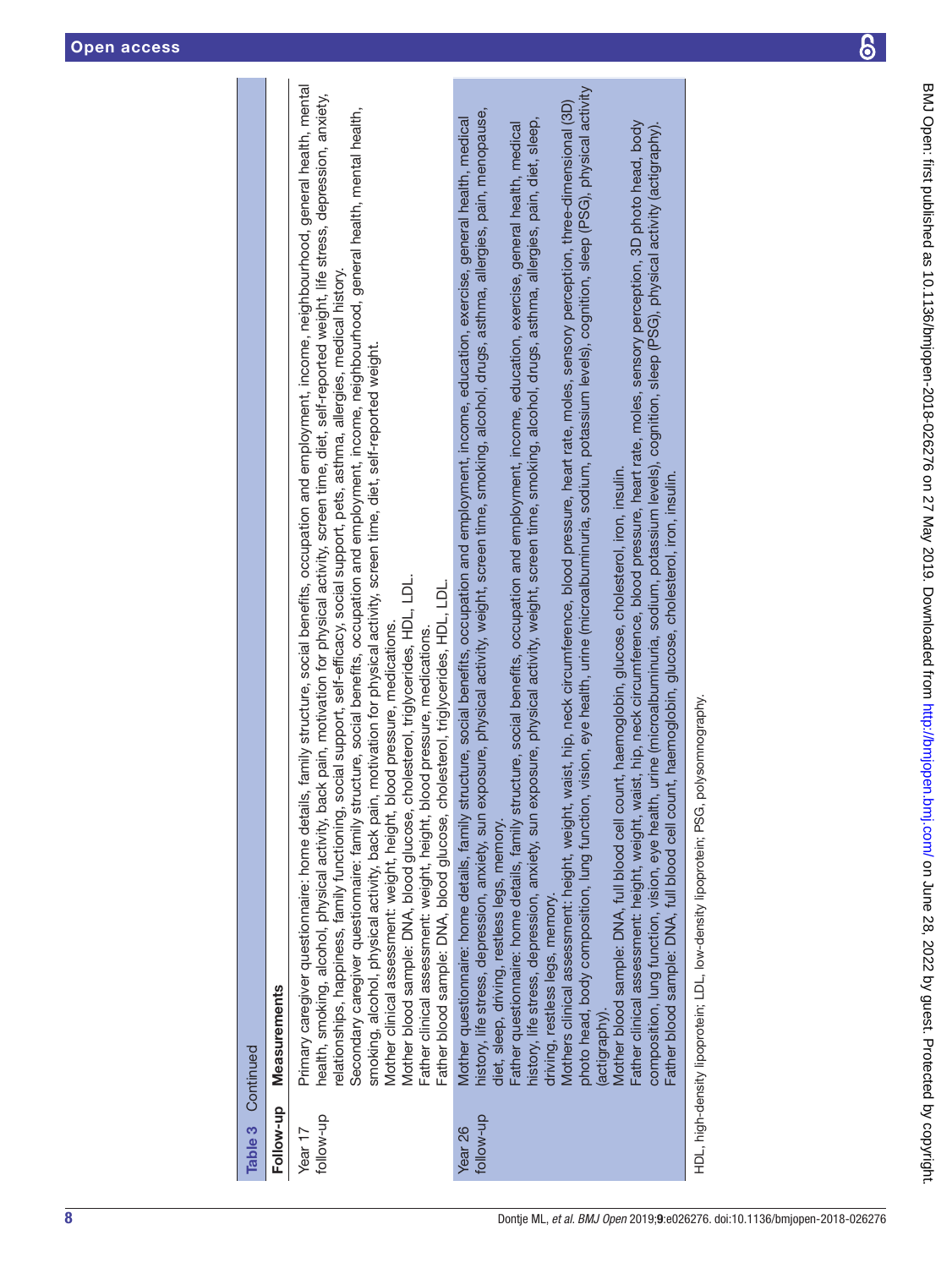of respiratory problems such as asthma and wheezing in offspring, up until adolescence, however these increased risks appear to be independent of the effects on lung function and immune function.<sup>10</sup> Hormonal and reproduction Maternal androgens did not appear to contribute to polycystic ovary syndrome in offspring.<sup>11</sup> Specifically, maternal androgen levels, measured at 18 and 24 weeks pregnancy, were not significantly related to offspring ovarian morphology measured by transabdominal ultrasound examinations.<sup>11</sup> Also, testosterone levels of pregnant women were found to be significantly correlated to ovarian function in their adolescent daughters, as measured by early follicular-phase circulating anti-Müllerian hormone levels.<sup>12</sup> Musculoskeletal Parents with back pain were more likely to have offspring who experienced back pain, with the ORs increasing from 1.41 (95% CI 1.13 to 177) if one parent had back pain to 1.61 (95% CI 1.07 to 2.48) if both parents had back pain.<sup>[13](#page-10-7)</sup> **Psychological** 

Several maternal factors in the antenatal, perinatal and postnatal period have been shown to be risk factors for behavioural problems in offspring at age 2 and age  $5.^{14}$  $5.^{14}$  $5.^{14}$ For example, the ORs for behaviour problems at age 2 and age 5 were 1.20 (95% CI 1.06 to 1.37) and 1.17 (95% CI 1.08 to 1.27), respectively, when the mother experienced multiple stress events during pregnancy.<sup>14</sup> Also, maternal experience of several stress events during pregnancy was found to be related to the offspring's later risk for behavioural problems up until at least 14 years of age. The nature of the stress events did not seem to matter, as both independent (eg, death of a relative, job loss) and dependent (eg, financial problems, marital problems) stressors were found to be significant predictors of behaviour problems in offspring.<sup>15</sup>

smoking during pregnancy was shown to increase the risk

### **Biological**

Maternal vitamin D concentrations were not related to autism spectrum disorder in offspring.<sup>16</sup> Specifically, maternal vitamin D was found to be unrelated to most scales of the Autism-Spectrum Quotient, except the Attention Switching subscale, although low maternal vitamin D were found to be related to an increased risk their offspring scoring high on the Attention Switching subscale.<sup>16</sup> A related study found that low maternal vitamin D concentrations were associated with lower peak bone mass in offspring at 20 years of age.<sup>17</sup>

# **Diet**

Raine Study data contributed to a large study which combined data from multiple cohorts with the purpose of examining infant feeding and growth trajectory patterns in childhood and body composition in young

registrations, hospital admission records or mental health information systems, the Raine Study team is exploring multiple data linkage possibilities at the moment.

#### Patient and public involvement

The Raine Study values participant involvement in decisions about cohort assessments, activities and research projects. In the early years, Raine Study participants were not involved in designing the study, developing research questions and outcome measures, but this has changed over the years. Generation 2 participants have been involved through the Community Advisory Committee since they were approximately 10 years old. Since 2017 participants of both Generation 1 and 2 are involved in all levels of the Raine Study management. Representatives of each generation are present at the management meetings and play an important role in providing advice and feedback on proposed studies. They ensure that research protocols are acceptable from a participant's point of view.

### Findings to date

Until the year 26 follow-up of Generation 1, the focus of research within the Raine Study has been on outcomes for Generation 2, with information on the parents being used to examine its influence on their children's outcomes. Some of those key findings and publications relating to the Generation 1 cohort are described below. Analyses of data from the recent Generation 1year 26 follow-up are underway and findings will be presented in future papers that specifically focus on this generation.

# **Genetics**

Raine Study data were used in a genome-wide association study aimed at identifying maternal genetic variants associated with offspring's birth weight. A few associations were found, and indicated effects of maternal glucose, cytochrome P450 activity, gestational duration, maternal blood pressure and immune function on fetal growth.<sup>5</sup>

# Cardiometabolic

Recent findings showed that several characteristics of mothers, such as obesity, early mid-gestational weight gain and area-level socioeconomic status were associated with non-alcoholic fatty liver disease in offspring.<sup>[6](#page-10-0)</sup> body mass index (BMI) and weight gain of mothers before and in early pregnancy has been found to be associated with adiposity and cardiometabolic characteristics in their adolescent children.<sup>7</sup> Furthermore, maternal stress in pregnancy has been shown to be associated with lower blood pressure and lower odds of hypertension in their children when they were aged 20 years.<sup>[8](#page-10-2)</sup>

# Respiratory, immunology, inflammation

In utero smoke exposure, a family history of asthma and maternal hypertension during pregnancy was found to be associated with reduced offspring respiratory function after birth, leading to speculation that these factors adversely affect lung development in utero.<sup>[9](#page-10-3)</sup> Also,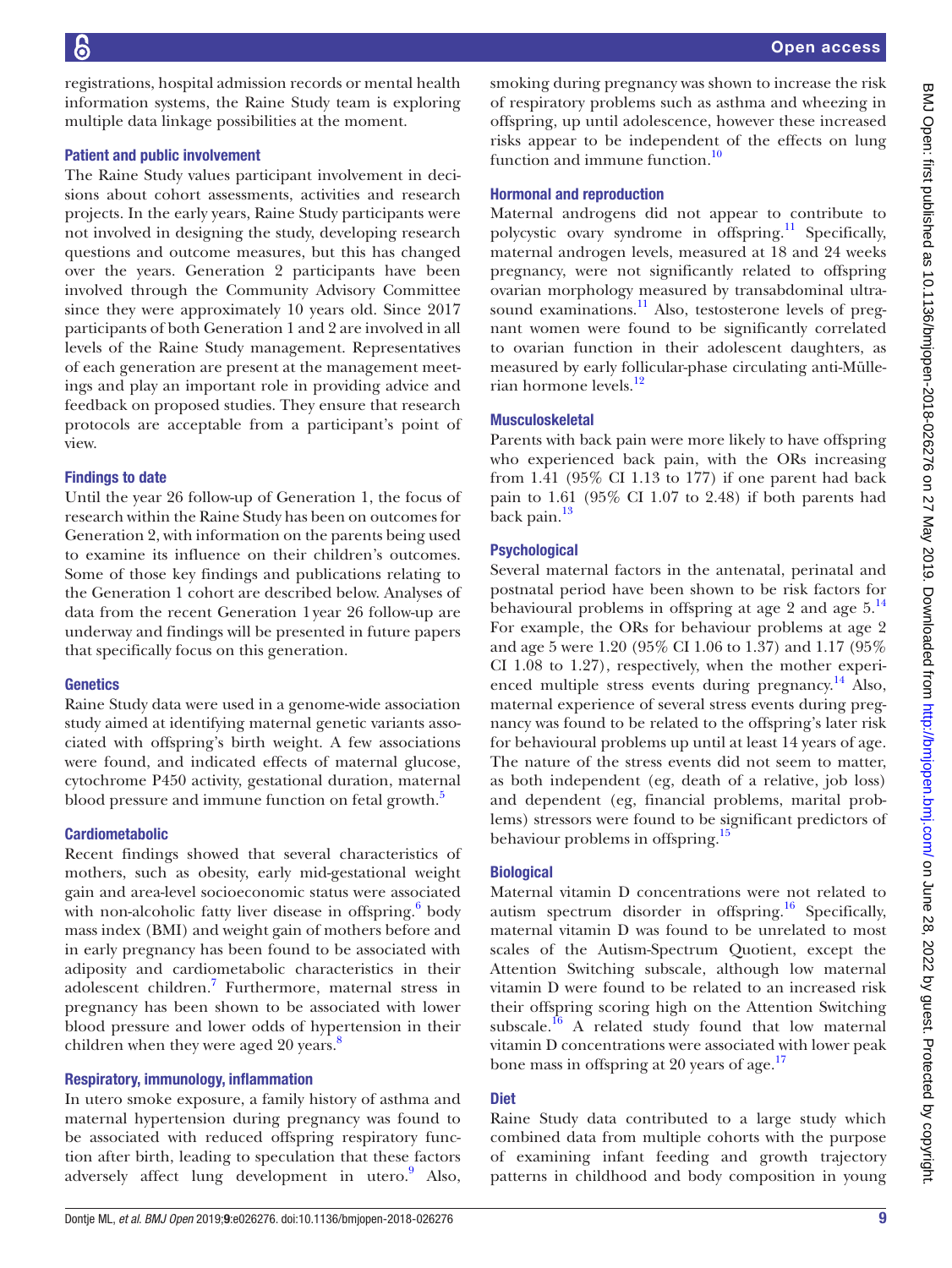adulthood.<sup>18</sup> The study showed that maternal education was positively associated with a persistent, rapid, accelerating growth trajectory of the offspring (OR 3.12; 95%CI 1.62 to 6.03) but not with an early, non-persistent, rapid growth trajectory. The study also showed that an increase in maternal prepregnancy BMI or maternal smoking during pregnancy increased the odds of offspring developing a rapid-growth pattern compared with a normative-growth pattern.

#### Perinatal and life-course environmental exposures

Maternal adverse life events occurring during pregnancy such as separation, divorce, marital problems, pregnancy problems, job loss, financial problems or death of a close relative were found to increase the risk for atopic disorders, asthma and eczema in offspring.<sup>19</sup>

#### Education and work

Non-linear and dynamic relationships were found between maternal working hours and offspring over-weight or obesity.<sup>[20](#page-10-14)</sup> Specifically, young children (aged 2-5 years) were found to be less likely to be overweight or obese when mothers worked 24hours or less per week, in comparison to when mothers worked full time (35hours or more). Older children (aged 8–14 years) were more likely to be overweight or obese when their mother worked <35hours per week or >41hours per week, compared with when mothers worked 35–40hours per week. This study also showed that up to a certain number of hours, maternal employment is beneficial for children's body weight. $^{20}$  Stress events experienced by pregnant women were also shown to be related to their offspring's school performance, but the effects were different for boys and girls.<sup>21</sup> For example, four or more stressful events were associated with lower reading scores in girls, while three or more stressful events were associated with higher reading scores in boys.<sup>[21](#page-10-15)</sup>

#### Strengths and limitations

The strengths of the Raine Study include its longitudinal study design, the large amount and variety of data collected over 27 years and the inclusion of multiple generations from which data have been collected. A substantial number of investigators with a strong multidisciplinary focus are working with the data and form multiple (inter)national collaborations. These strengths, together with a clear governance structure and research administration procedures, ensures high-quality output and clinical relevance of Raine Study findings. Another strength of the Raine Study is its active engagement by participants in all levels of the organisation, which helps maintain the retention rate as high as possible.

Weaknesses of all generations of the Raine Study include its homogeneity in regard to the ethnicity of its participants, the moderate sample size and the gradual decline in the number of participants.<sup>[3](#page-9-1)</sup> Important weaknesses of the Generation 1 cohort relate to the relative inconsistency of the data across the follow-ups, as not

all variables were collected at every follow-up, to variability in respondents (mostly mothers, but also fathers, primary caregivers, secondary caregivers, etc), meaning that data of all mothers and fathers are not available at each follow-up. However, the Raine Study is committed to future follow-up of Generation 1, which will improve the consistency in variables and respondents and thereby benefit further longitudinal data analyses.

Acknowledgements The authors would like to thank the Raine Study participants and their families for their ongoing participation in the study and the Raine Study staff for their dedicated commitment to co-ordination and data collection. The authors would also like to thank Angela Jacques for her assistance with the analyses.

Contributors MLD wrote the manuscript and performed the analyses, PE and LS are the (scientific) directors of the Raine Study and contributed significantly to the design and acquisition of the Raine Study and revised this manuscript critically. All authors agree to be accountable for all aspects of this work.

Funding The Raine Study receives core funding support from The University of Western Australia, Curtin University, Telethon Kids Institute, Women and Infants Research Foundation, Edith Cowan University, Murdoch University, The University of Notre Dame Australia and the Raine Medical Research Foundation. Funding of data collection and processing of data has been provided by the National Health and Medical Research Council of Australia (#880441, 930745, 963209, 211912, 003209, 32300, 403981, 353514, 458623, 403968, 572613, 1084947,1080492), and in chronological order: King Edward Memorial Hospital Research Foundation, Raine Medical Research Foundation, Glaxo Wellcome, The Asthma Foundation of Western Australia, Healthway (#6006, 14123), Telstra Foundation, Cardiovascular Lipid Pfizer Grant, Australian Arthritis Foundation, The Stanley Trust (UK), Ada Bartholomew Medical Research Trust, Gastroenterology Society of Australia, Fremantle Hospital Medical Research Foundation, Women and Infants Research Foundation, Rotary Health Research, Canadian Institutes of Health Research, National Heart Foundation, Channel 7 Telethon Trust, Princess Margaret Hospital Foundation, Dairy Health and Nutrition Consortium, Danish Council for Strategic Studies, Smarttots, Asthma Foundation, Western Australia Department of Health Future Health Fund, Western Australia Department of Health Targeted Research Fund. Storage of biosamples has been enabled by substantial in-kind support from King Edward Memorial Hospital, Telethon Kids Institute and Royal Perth Hospital.

Competing interests None declared.

Patient consent for publication Not required.

Provenance and peer review Not commissioned; externally peer reviewed.

Data sharing statement The Raine Study encourages collaboration with national and international researchers. More details about the Raine Study, data and how to get access to the data are published on the website of the Raine Study ([www.](www.rainestudy.org.au) [rainestudy.org.au](www.rainestudy.org.au)).

Open access This is an open access article distributed in accordance with the Creative Commons Attribution Non Commercial (CC BY-NC 4.0) license, which permits others to distribute, remix, adapt, build upon this work non-commercially, and license their derivative works on different terms, provided the original work is properly cited, appropriate credit is given, any changes made indicated, and the use is non-commercial. See: [http://creativecommons.org/licenses/by-nc/4.0/.](http://creativecommons.org/licenses/by-nc/4.0/)

#### **REFERENCES**

- <span id="page-9-0"></span>1. Newnham JP, Reid SE. A randomised controlled trial of doppler waveform analysis in obstetrics. 1987.
- 2. Newnham JP, Michael CA, Landau LI, *et al*. The Origins of Disease in the Fetus, the Child and the Young Adult: A Western Australian Pregnancy Cohort Study. 1988.
- <span id="page-9-1"></span>3. Straker L, Mountain J, Jacques A, *et al*. Cohort Profile: The Western Australian Pregnancy Cohort (Raine) Study-Generation 2. *[Int J](http://dx.doi.org/10.1093/ije/dyw308)  [Epidemiol](http://dx.doi.org/10.1093/ije/dyw308)* 2017;46:1384–1385j.
- <span id="page-9-2"></span>4. Newnham JP, Evans SF, Michael CA, *et al*. Effects of frequent ultrasound during pregnancy: a randomised controlled trial. *[Lancet](http://dx.doi.org/10.1016/0140-6736(93)91944-H)* 1993;342:887–91.
- <span id="page-9-3"></span>5. Beaumont RN, Warrington NM, Cavadino A, *et al*. Genome-wide association study of offspring birth weight in 86577 women identifies